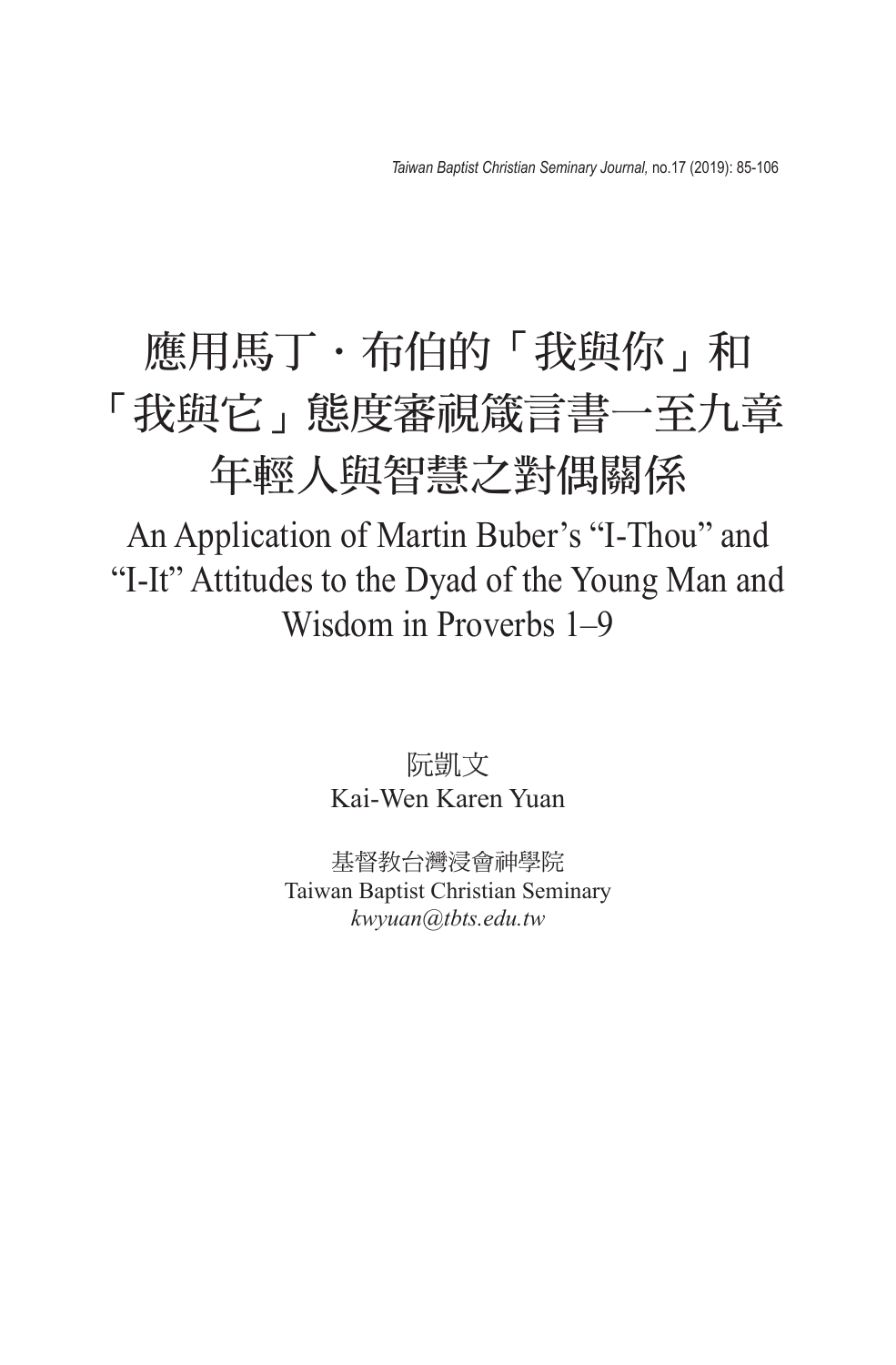## 摘要

本文旨在應用馬丁.布伯的「我與你」和「我與它」理論探 討箴言書一至九章個人追求智慧所涉及的二種不可或缺且互補的 態度:文中讀者年輕人與智慧之「我與它」態度和年輕人與人格 化智慧女人之「我與你」態度。在智識層面,年輕人是「我」, 智慧是「它」,可以讓「我」學習、記誦、探索和理解。在情 感層面,年輕人與智慧女人之間可以互為「我-你」態度,或 「我-她 / 他﹐熊度,取決於對偶關係之親疏,特別是「我-你」 對偶,代表雙方可以建立對話、相愛、委身的親密關係。個人達 成追求智慧的目標也意味著對「永恆的祢」之委身。誠然,敬畏 耶和華是追求智慧的開端與終結。

關鍵字:馬丁.布伯、智慧、智慧女人、敬畏耶和華、對偶關係